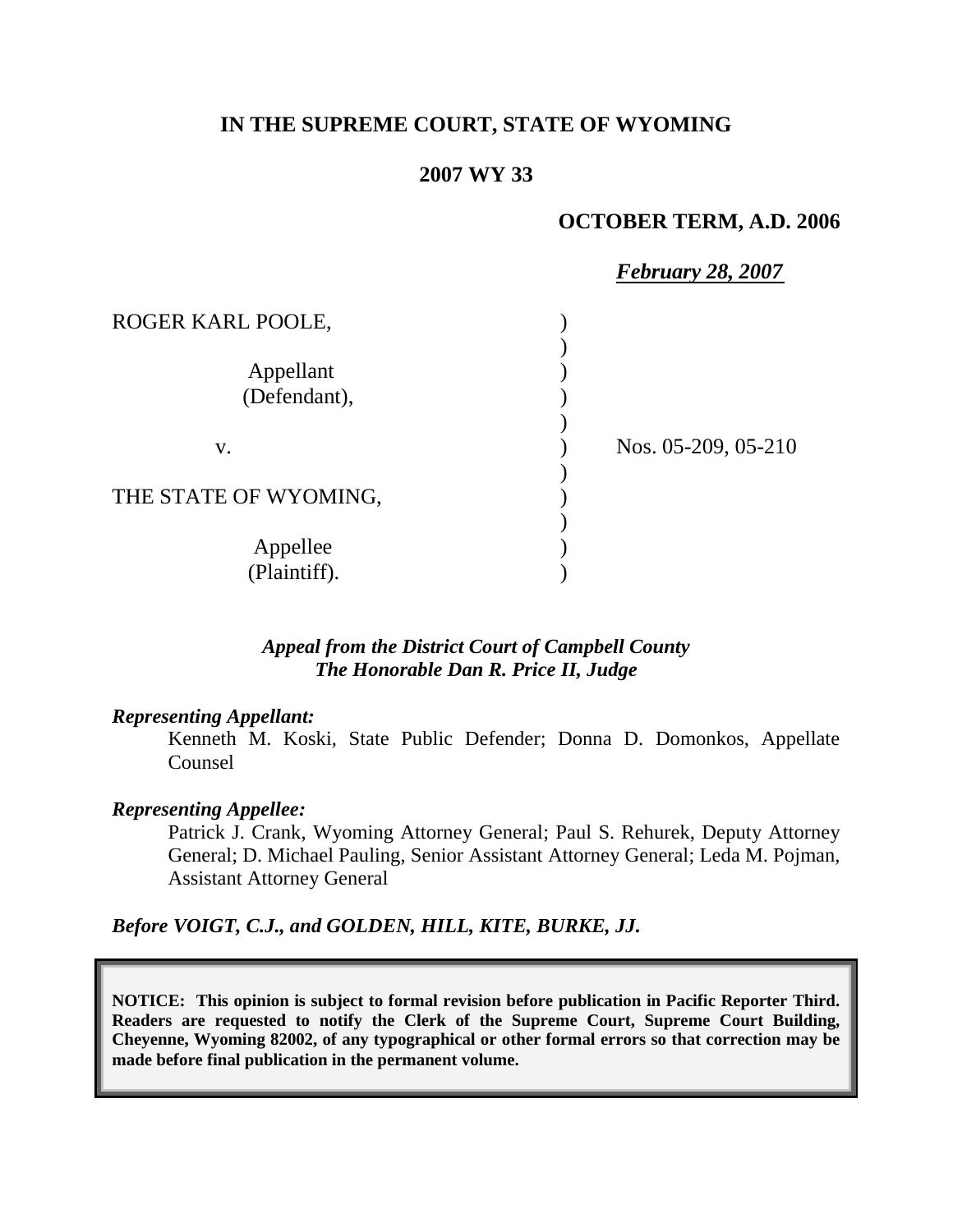**GOLDEN**, Justice.

[¶1] Appellant Roger Karl Poole pled guilty to one count of being a felon in possession of a firearm, a felony, and one count of reckless endangerment, a misdemeanor. On appeal, Poole challenges only the validity of his guilty plea on the firearm possession charge.<sup>1</sup> We affirm.

## **STATEMENT OF THE ISSUES**

[¶2] Poole advances the following issues for our review:

I. Whether the district court erred when it accepted Appellant's guilty plea without an adequate factual basis.

II. Whether Appellant's guilty plea was not knowing and voluntary due to ineffective assistance of counsel.

# **FACTS**

[¶3] Zanetta May was staying at Poole's residence while her husband was incarcerated in the county jail. In the span of approximately one week, Ms. May accrued more than \$300.00 in telephone charges, which upset Poole and caused friction in their relationship. On December 19, 2004, Shannon Ramirez and Gary Sherard went to Poole's residence to remove Ms. May from the situation. Poole's brother was present in the home at the time. At some point, tensions flared and a fight ensued. Poole went to his bedroom and returned with a .22 caliber pistol. He then displayed the gun and told Ms. May, Ms. Ramirez, and Mr. Sherard to get out of his house. They immediately exited the residence. Poole and his brother followed closely behind, and the fight continued outside. Eventually, Ms. May, Ms. Ramirez, and Mr. Sherard found sanctuary inside Mr. Sherard's truck. As they attempted to drive away, Poole fired his gun. The bullet went through the truck's front driver's side fender and penetrated the front tire.

[¶4] In separate felony informations, the State charged Poole with the unlawful use or possession of a firearm by a convicted felon, as proscribed by Wyo. Stat. Ann. § 6-8-102 (LexisNexis 2005), and one count of felony aggravated assault with a deadly weapon, as proscribed by Wyo. Stat. Ann. § 6-2-502(a)(ii) (LexisNexis 2005). Poole subsequently accepted a plea agreement, whereby he pled guilty to being a felon in possession of a firearm and a reduced charge of reckless endangering under Wyo. Stat. Ann. § 6-2-504

<sup>&</sup>lt;sup>1</sup> The convictions arose out of separate criminal actions in the district court. Although Poole filed two notices of appeal and different docket numbers were assigned to each case, Poole filed only one appellate brief encompassing both cases. His appellate complaints pertain solely to the conviction underlying the appeal in Docket No. 05-209.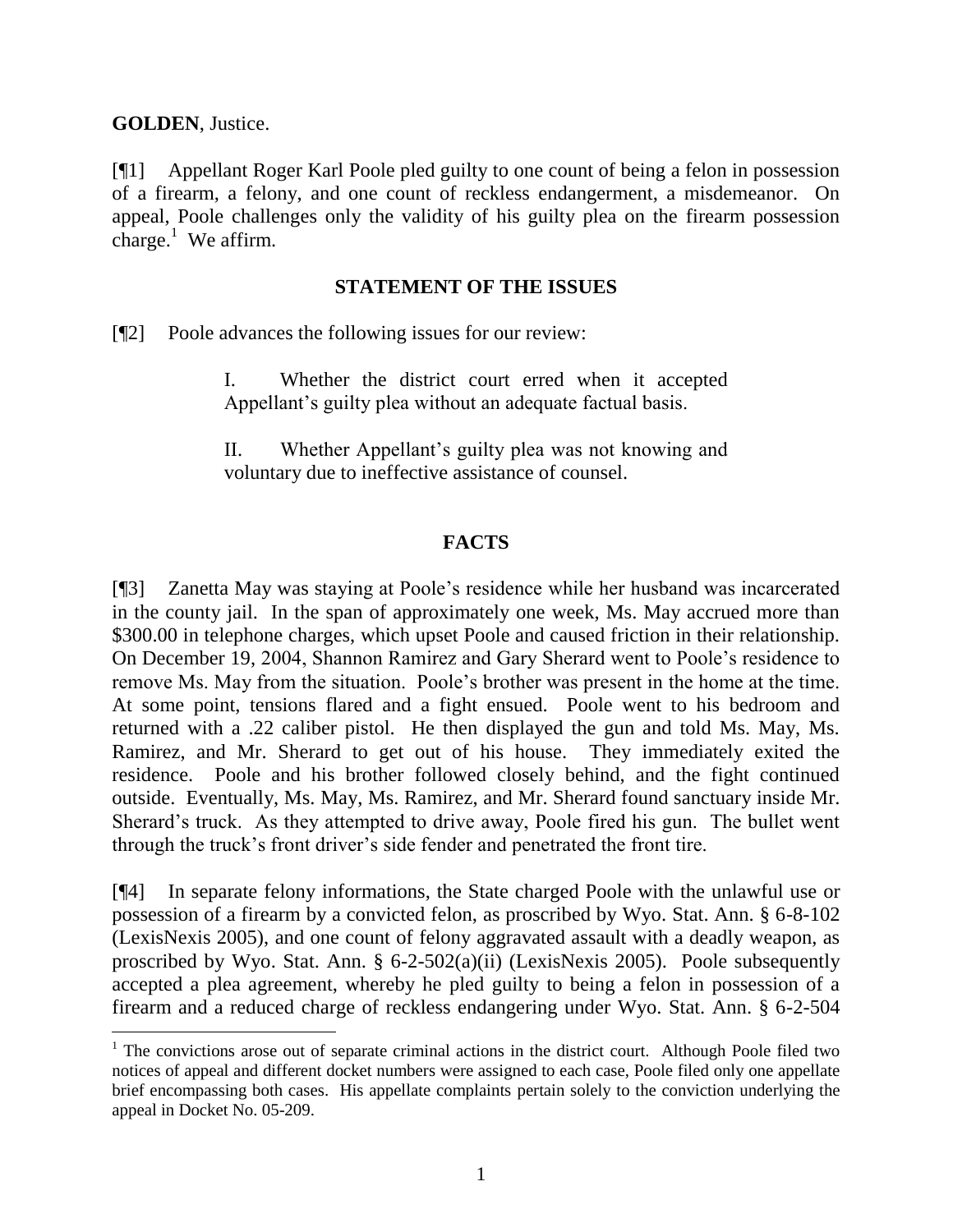(LexisNexis 2005). At the change of plea hearing, Poole assured the district court that his guilty pleas were knowingly and voluntarily entered with full understanding of the charges, his constitutional rights, and the consequences of his pleas. Both Poole and the State supplied a factual basis for the pleas. The district court accepted Poole's guilty pleas and, two months later, sentenced him to concurrent prison terms of one to three years on the firearm conviction and one year on the reckless endangering conviction. This appeal followed.

#### **DISCUSSION**

## *Factual Basis*

[¶5] Rule 11(f) of the Wyoming Rules of Criminal Procedure states that a trial court should not enter a judgment upon a guilty plea without ensuring that there is a factual basis for the plea. The purpose of the procedural requirement is to prevent a defendant from being misled into a waiver of substantial rights. *Sami v. State*, 2004 WY 23, ¶ 9, 85 P.3d 1014, 1017 (Wyo. 2004). Before accepting a guilty plea, the trial court must determine whether: (1) the defendant's acts fell within the conduct prohibited by law; and (2) at the time of the plea, the defendant understood his conduct was criminal. *CSC v. State*, 2005 WY 106, ¶ 10, 118 P.3d 970, 973 (Wyo. 2005); *Sami*, ¶ 9, 85 P.3d at 1017. We review the hearing in which a guilty plea is entered as a whole to ensure that all the procedural requirements are satisfied. *Id*.

[¶6] Poole contends the district court erred when it found that a sufficient factual basis existed for his plea of guilty to the crime of possession of a firearm by a convicted felon under Wyo. Stat. Ann. § 6-8-102 (LexisNexis 2005). Specifically, he argues that, as a matter of law, the statute requires that he have actual knowledge that he was a convicted felon at the time he possessed the firearm. According to Poole, because he reasonably believed the predicate felony conviction, a 1975 felony aggravated assault conviction in North Dakota, had been pardoned, he did not violate the statute. We disagree.

[¶7] Section 6-8-102 states in pertinent part:

Any person who has previously pleaded guilty to or been convicted of committing . . . a violent felony . . . and has not been pardoned and who . . . knowingly possesses any firearm is guilty of a felony . . . .

By its plain language, § 6-8-102 requires proof beyond a reasonable doubt of two elements: (1) the defendant was previously convicted of a violent felony which has not been pardoned; and (2) the defendant thereafter knowingly possessed a firearm. The only mens rea requirement for a conviction is knowledge that the instrument possessed is a firearm. *Carfield v. State*, 649 P.2d 865, 871 (Wyo. 1982). No requirement exists that